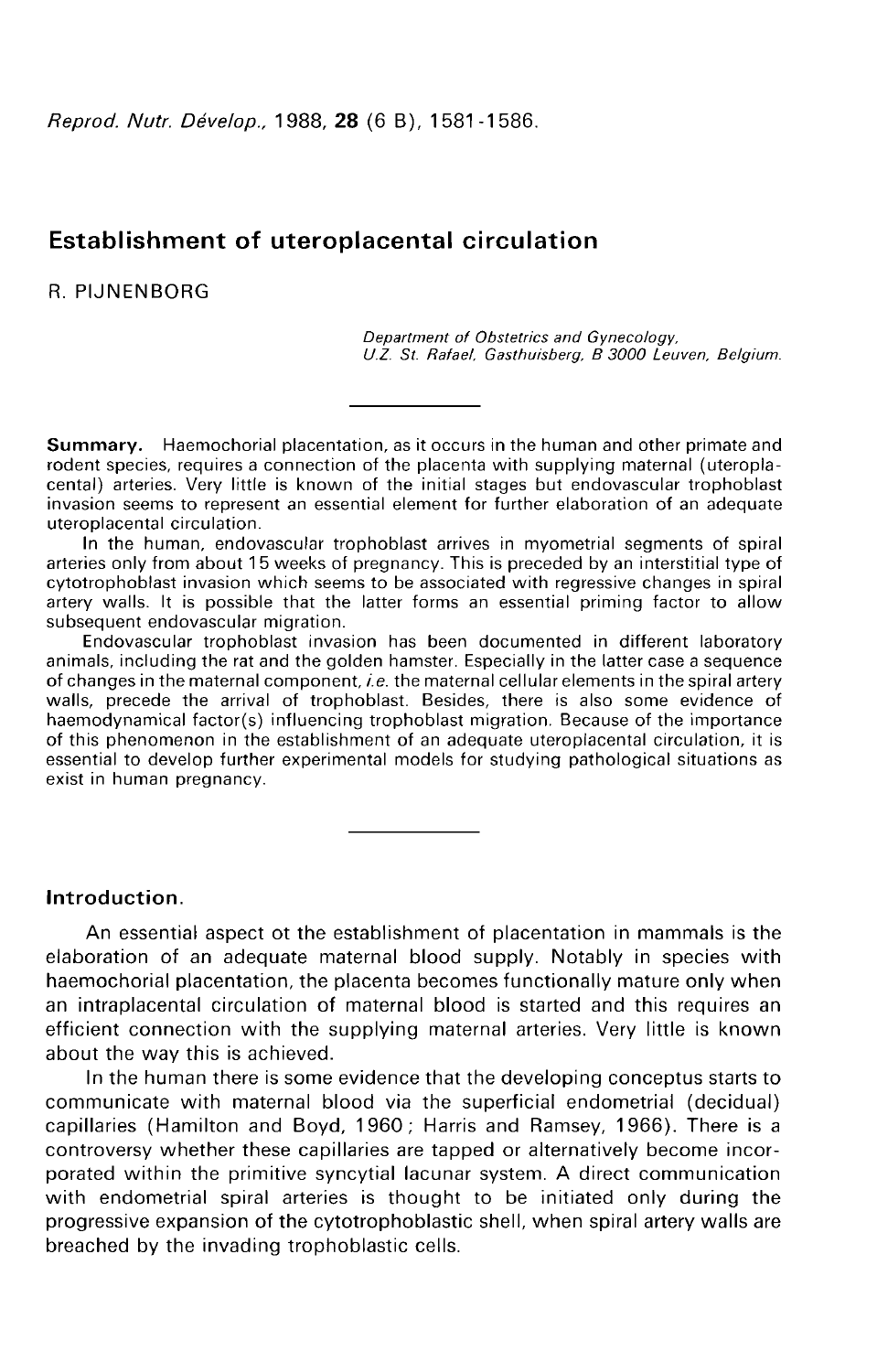#### R. PIJNENBORG

In experimental animals like the golden hamster and the rat, the chorioallantoic placenta develops from the ectoplacental cone, which represents the earliest organized trophoblastic structure growing into the decidua. Again it is not clear at what point communication with the maternal vascular system takes place. However, the fact that a communication exists from a relatively early stage of pregnancy is indicated by the presence of endovascular trophoblast in endometrial spiral arteries that starts to migrate retrogradely into these vessels. This is a characteristic that both rodent species have in common with the human (and other primate species) (Orsini, 1954 ; Bridgman, 1949 ; Hamilton & Boyd, 1960). Following their appearance in the arteries, trophoblastic cells have a marked effect on the structure of the artery walls which are thought to be essential to assure an adequate maternal blood supply to the fetus (Brosens et al., 1967).

It is the purpose of this contribution to focus on uteroplacental arterial development in the first trimester of human pregnancy and to compare this with some observations performed in hamsters and rats.

#### Materials and methods.

The data on the human were collected from a series of 48 hysterectomy specimens from 8 to 18 weeks of pregnancy, collected by the late Professor H.G. Dixon at the University of Bristol, England. This material had been fixed in 4 % formaldehyde in saline. Slices through the central portion of the placenta and adjacent uterine wall were processed as a whole and embedded in paraffin wax. Details about morphometrical techniques and statistical analysis were published elsewhere (Pijnenborg *et al.,* 1981, 1983).

Placental bed material from hamsters and rats were collected by fixation of placentas in situ, followed by cutting slices through the whole placenta plus uterine wall. Most of the animal material was fixed in Bouin, but some selected specimens were fixed in glutaraldehyde. Embedding in paraffin wax or epon and further processing, *i.e.* sectioning and staining, was performed by standard methods.

# Results and discussion.

## 1. The human.

From the earliest specimens that we were able to examine, *i.e.* at 8 weeks of pregnancy, endovascular trophoblast was present in the decidual spiral arteries. It is clear that by that time it is already too late to study the whole sequence of changes in the arteries at that level. Especially in the central part of the placental bed the walls of the spiral arteries consist of an amorphous acidophilic material in which the invading basophilic trophoblastic cells have been embedded. On the other hand, vessels supplying the marginal zones of the intervillous space have a more recognizable arterial structure in the period 8 to 10 weeks of pregnancy.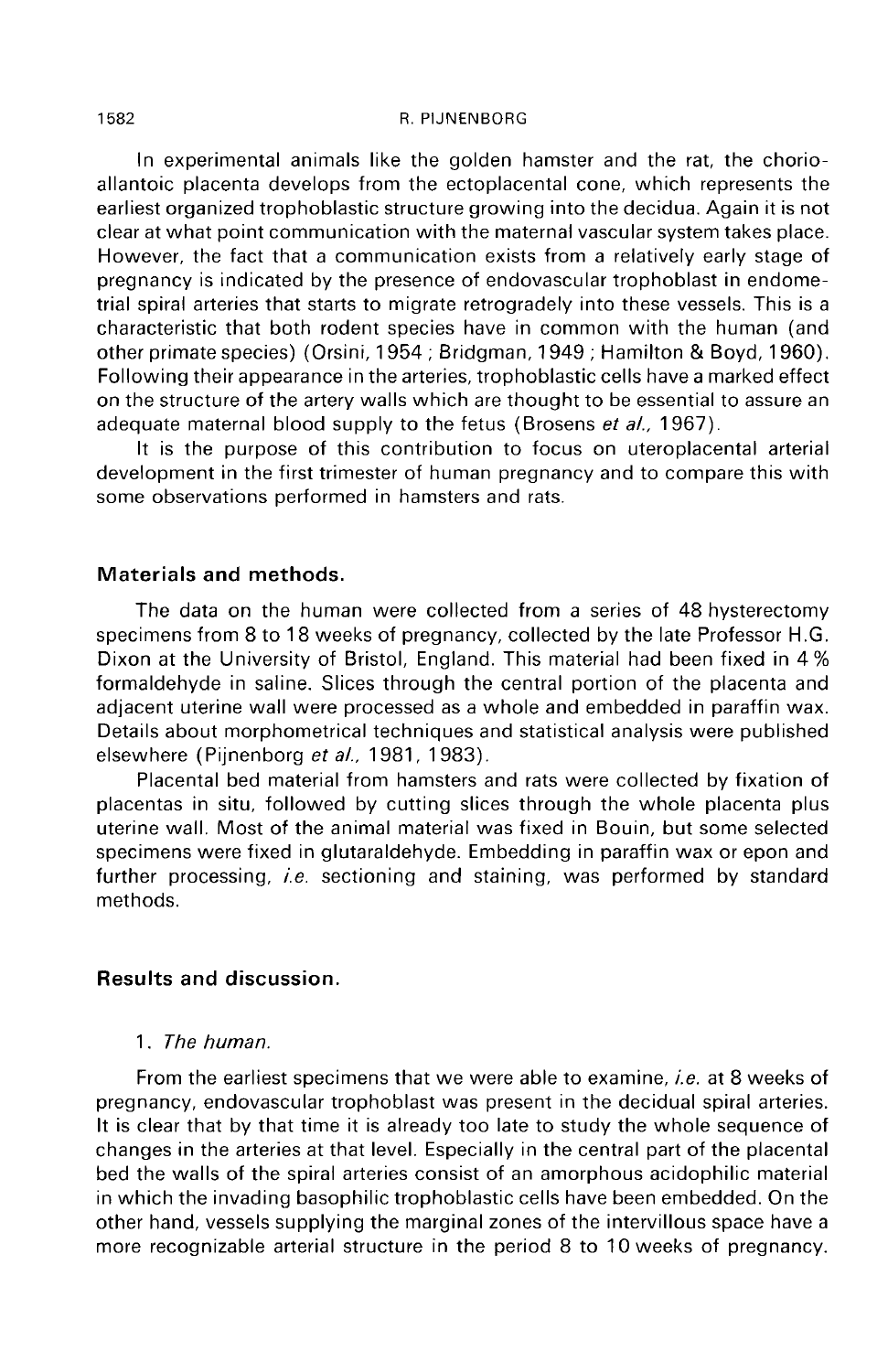Besides the endovascular trophoblast the presence of interstitial cytotrophoblast is a feature of the placental bed. Sometimes this interstitial trophoblast may be clustered around the spiral arteries, but this is not the case in all vessels. In some areas transformation of cytotrophoblast into multinuclear giant cells has begun. Because the lack of suitable material of earlier pregnancy, it was not possible to deduce from our observations a sequence of interactions between different cells (decidual cells, interstitial trophoblast, endovascular trophoblast, endothelial cells, smooth muscle cells), that have lead to the so-called physiological changes in the spiral arteries at the decidua level.

At 8-14 weeks of pregnancy, endovascular trophoblast is never seen in any of the myometrial segments of spiral arteries. On the other hand, interstitial invasion of the myometrium by interstitial cytotrophoblast has just begun. The pattern of this invasion, spreading from the centre in a ringlike fashion to the margin of the placental bed, has been documented by a morphometrical study (Pijnenborg et al., 1981). Very often interstitial trophoblast arrives in the vicinity of spiral arteries. In the latter interesting events can be observed during this same period of pregnancy. The vessel walls do not retain their integrity : the endothelia undergo a marked swelling, the muscular layers loose their normal coherence, while basophilic cells appear in the media. Many of these vessels become so disorganized that it is no longer possible to recognize them as arteries without studying serial sections. The relationship between medial disruption and the presence of interstitial cytotrophoblast could be demonstrated by statistical analysis (Pijnenborg *et al.*, 1983). Only after the drastic degenerative changes have occurred, endovascular trophoblast makes its appearance in the myometrial segments of the spiral arteries. This is the second wave of endovascular trophoblast invasion that starts at about 15 weeks of pregnancy.

We may conclude from these observations that there is a specific time sequence of events in the placental bed : first, interstitial trophoblast arrives in the myometrium, then degenerative changes are seen in the spiral artery walls, and this is followed by the arrival of endovascular trophoblast and subsequent physiological changes. It is tempting to suggest that vascular disruption is actually induced by the presence of interstitial trophoblast, although there is no evidence for a direct lytic action by invading trophoblast. It is not clear by what mechanism the second wave of endovascular trophoblast invasion is triggered. Is it by chemotaxis, for example by substances released from the disrupted vessels, or can haemodynamic changes, that inevitably must follow from the extreme vessel wall disorganization, be responsible ? In fact is would be very important to learn more about the early trophoblast-maternal tissue interactions in order to understand more fully some pathological conditions of pregnancy. For example in pre-eclampsia physiological changes do not occur in myometrial segments of spiral arteries (Brosens et al., 1972) which may be explained by an inhibition of the second wave of endovascular trophoblast invasion (Roberton et al., 1975, 1985). Abnormal development of uteroplacental arteries may be the cause of an impaired placental blood circulation in such condition (Browne & Veal, 1953). There is no doubt that also other pathological conditions are related to defects in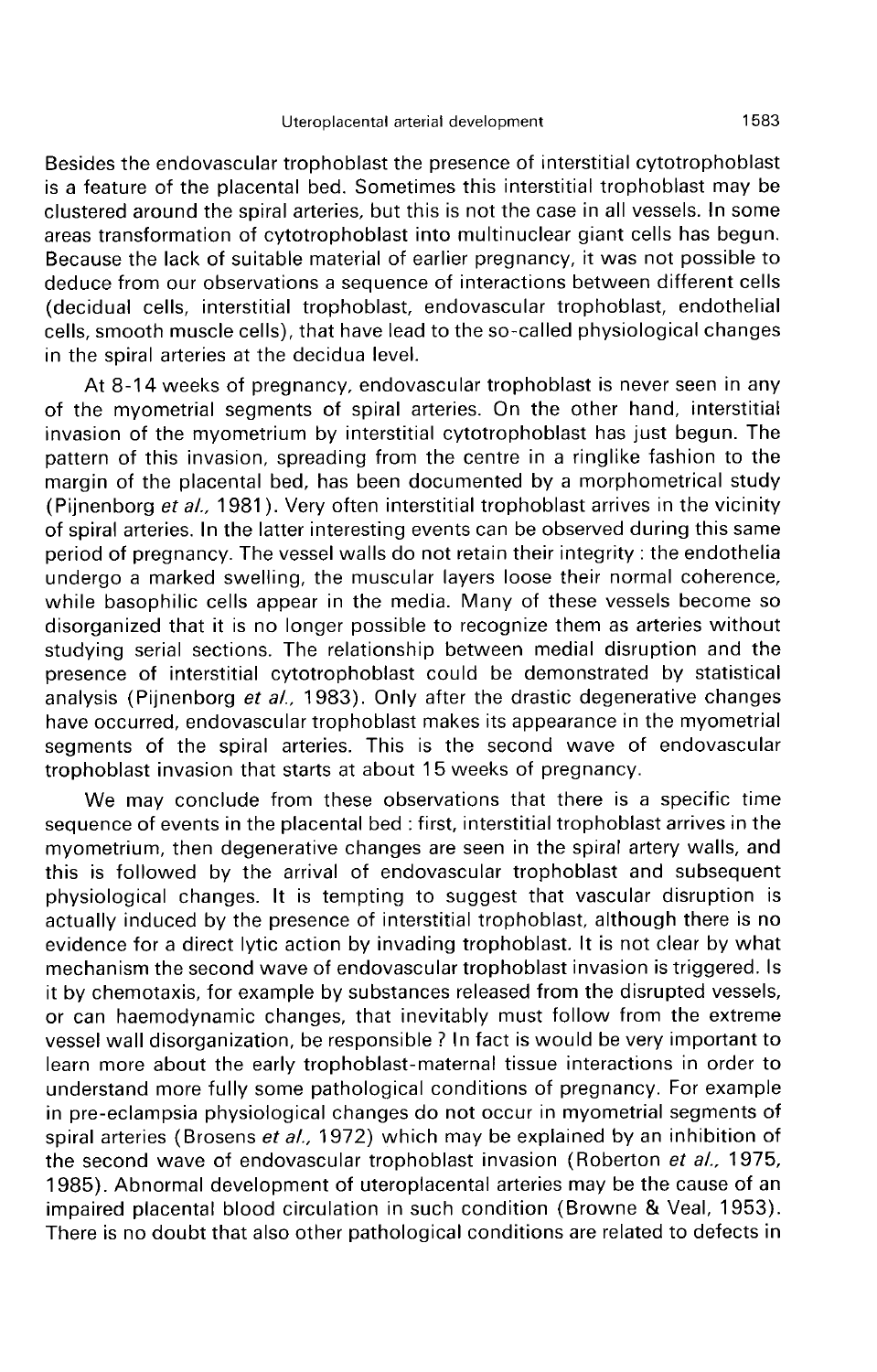uteroplacental arterial development (Khong et al., 1986, 1987; Robertson et al., 1981, 1986).

# 2. Experimental animals.

Is it possible to aquire a better knowledge about factors leading to the development of an adequate uteroplacental blood supply by studying laboratory animals ? Endovascular trophoblast invasion has been studied in different rodent and primate species.

Notably in the rat the presence of endovascular trophoblast in decidual tissue had been recognized already in the previous century (Duval, 1891 ), although its association with the supplying uteroplacental arteries was only clearly documented by Gérard (1927). Detailed cytological studies of that trophoblast at the light optical (Bridgman, 1949) as well as at the electron microscopical level (Legrand, 1969) have been published, but no particular attention has been paid to tissue changes of the maternal component. The actual migration itself was beautifully demonstrated by a <sup>3</sup>H-thymidine labelling study performed by Legrand (1974), while an involvement of that trophoblast with steroid metabolism was demonstrated by the same group (Legrand & Nguyen Son Hung, 1972).

Another species that has been studied in some detail is the golden hamster (Orsini, 1954). In this species a well-timed sequence of events occurs in the vessel walls before the arrival of trophoblast, including proliferation of the adventitial elements, decidualization and endometrial granulocyte accumulation. Furthermore, endovascular trophoblast migration coincides with a spontaneous necrosis in the decidualized spiral artery wall (Pijnenborg et al., 1974). It is not easy to link histological changes in uteroplacental arteries with the actual blood supply to the placenta. One rather suggestive observation has been the appearance within the placenta of a « maternal arterial space » in continuity with a spiral artery, which precedes the actual appearance and migration of endovascular trophoblast. This suggests (a) haemodynamical factor(s) in the development of the uteroplacental arteries and their physiological changes. In ovariectomized hamsters with progesterone but not estrogen supplementation it was recognized that some of the decidual spiral arteries did not give rise to the development of an associated maternal arterial space within the placenta. No endovascular trophoblast migration was initiated in such vessels while the decidualized vessel walls underwent necrosis without replacement by trophoblast and physiological changes. These abnormal placentas were not able to sustain fetal development (Pijnenborg et al., 1975).

Endovascular trophoblast has also been studied in different primate species (Ramsey & Harris, 1966 ; Panigel & Brun, 1968; Legrand & Panigel, 1971 ). Following a comparative study Ramsey *et al.* (1976) have questioned the existence of a relationship between decidualization on the one hand and the extent of trophoblastic invasion. Further studies of placentation in non-human primates are certainly desirable, although for a number of practical reasons primates are not the first-choice experimental animals.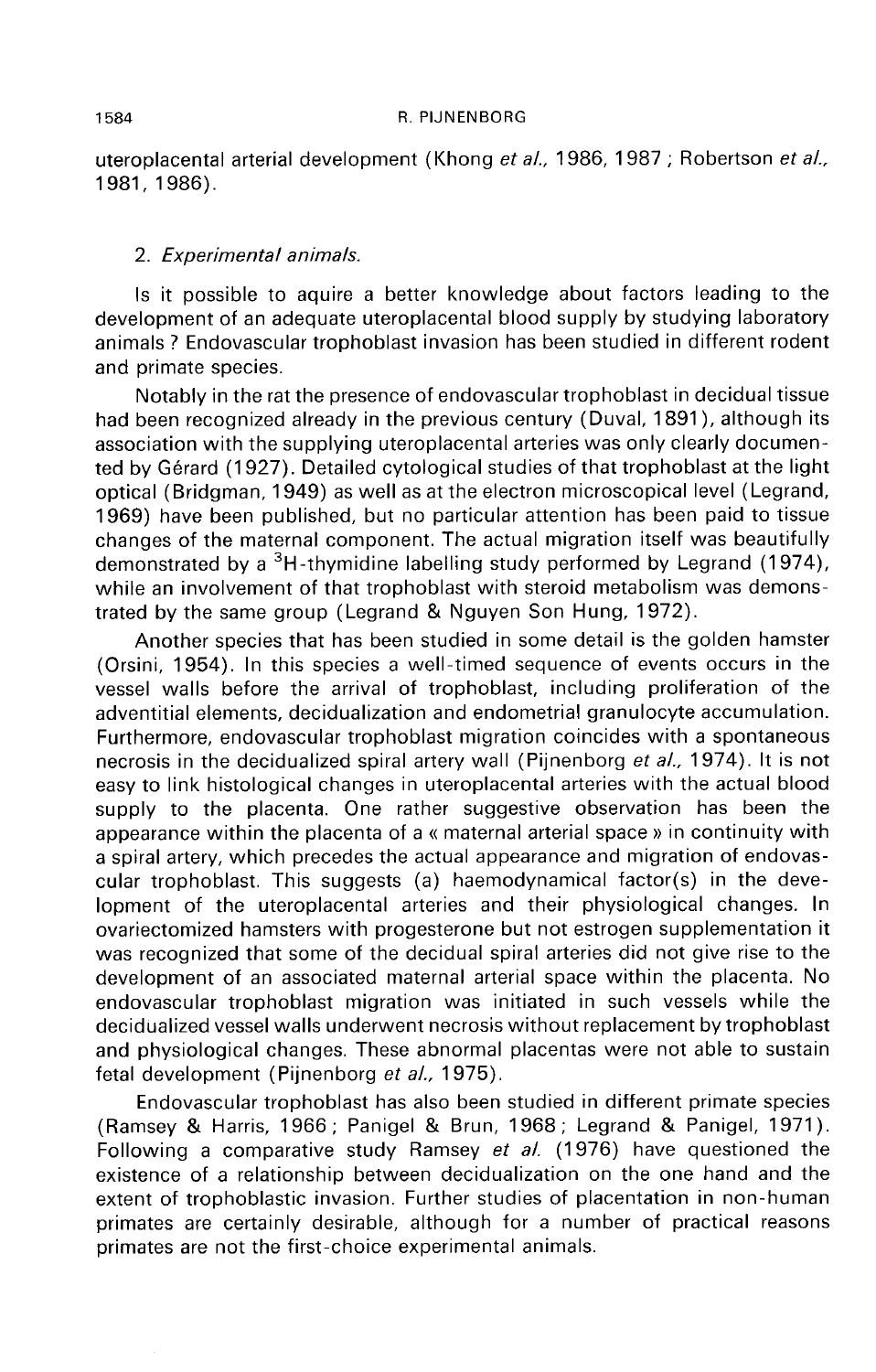Regarding possible pathological events in human pregnancy, there is a need for experimental models to study for example pre-eclampsia or fetal growth retardation. Placentation in the different laboratory rodents, which have a haemochorial type of placentation, is based on the same principles as govern the situation in the human. A major difference however exists in pregnancy duration, and this may remain a decisive factor that precludes the use of for example rats and mice as efficient experimental models for studying defects of uteroplacental circulation with some relevance to the human.

> 27<sup>e</sup> Réunion de la Société française pour l'Etude de la Fertilité. Paris, 29, 30 sept., 1er oct. 1988

#### Résumé. Mise en place de la circulation utéro-placentaire.

La placentation hémochoriale chez les humains, les primates et certains rongeurs, exige une connection du placenta avec les vaisseaux maternels (utéroplacentaires). Les stades initiaux de ce processus sont mal connus, mais l'invasion du trophoblaste endovasculaire paraît essentiel pour l'élaboration consécutive d'une circulation utéroplacentaire adéquate.

Chez l'homme le trophoblaste endovasculaire envahit les segments myométriaux des artères spiralées à partir seulement de la quinzième semaine gestationnelle. Ceci est précédé d'une invasion de trophoblaste du type interstitiel, associée à des changements régressifs dans les parois des artères spiralées. Ceux-ci peuvent être nécessaires pour permettre la migration endovasculaire subséquente.

L'invasion endovasculaire de trophoblaste a été décrite dans plusieurs animaux de laboratoire, notamment le rat et le hamster doré. C'est surtout chez ce dernier qu'une séquence de modifications des éléments cellulaires maternels (dans les parois de l'artère spiralée) précède l'arrivée des cellules trophoblastiques. En outre, certaines observations soutiennent l'hypothèse de l'existence de facteurs hémodynamiques qui influencent la migration du trophoblaste. Vu l'importance de ces phénomènes dans le développement d'une perfusion utéroplacentaire adéquate, il nous paraît important de développer de nouveaux modèles expérimentaux pour étudier les situations pathologiques, constatées lors de grossesses humaines.

#### References

- BRIDGMAN J., 1949. A morphological study of the development of the placenta of the rat. II. An histological and cytological study of the development of the chorio-allantoic placenta of the white rat. J. Morph., 83, 195-224.
- BROSENS I., ROBERTSON W. B., DIXON H. G., 1967. The physiological response of the vessels of the placental bed to normal pregnancy. J. Path. Bact., 93, 569-592.
- BROSENS I., ROBERTSON W. B., DIXON H. G., 1972. The role of the spiral arteries in the pathogenesis of pre-eclampsia. Obstet. Gynecol. Annu., 1, 177-191.
- BROWNE J. C. M., VEALL N., 1953. The maternal placental blood flow in normotensive and hypertensive women. J. Obstet. Gynaec. Brit. Empire, 60, 141-147.
- DUVAL M., 1891. Le placenta des rongeurs. III. Le placenta de la souris et du rat. J. Anat. Physiol. (Paris), 27, 515-612.
- GÉRARD P., 1927. Contribution à l'étude du placenta maternel des Rongeurs. Arch. Biol., 37, 407-454.
- HAMILTON W. J., BOYD J. D., 1960. Development of the human placenta in the first three months of gestation. J. Anat., 94, 297-328.